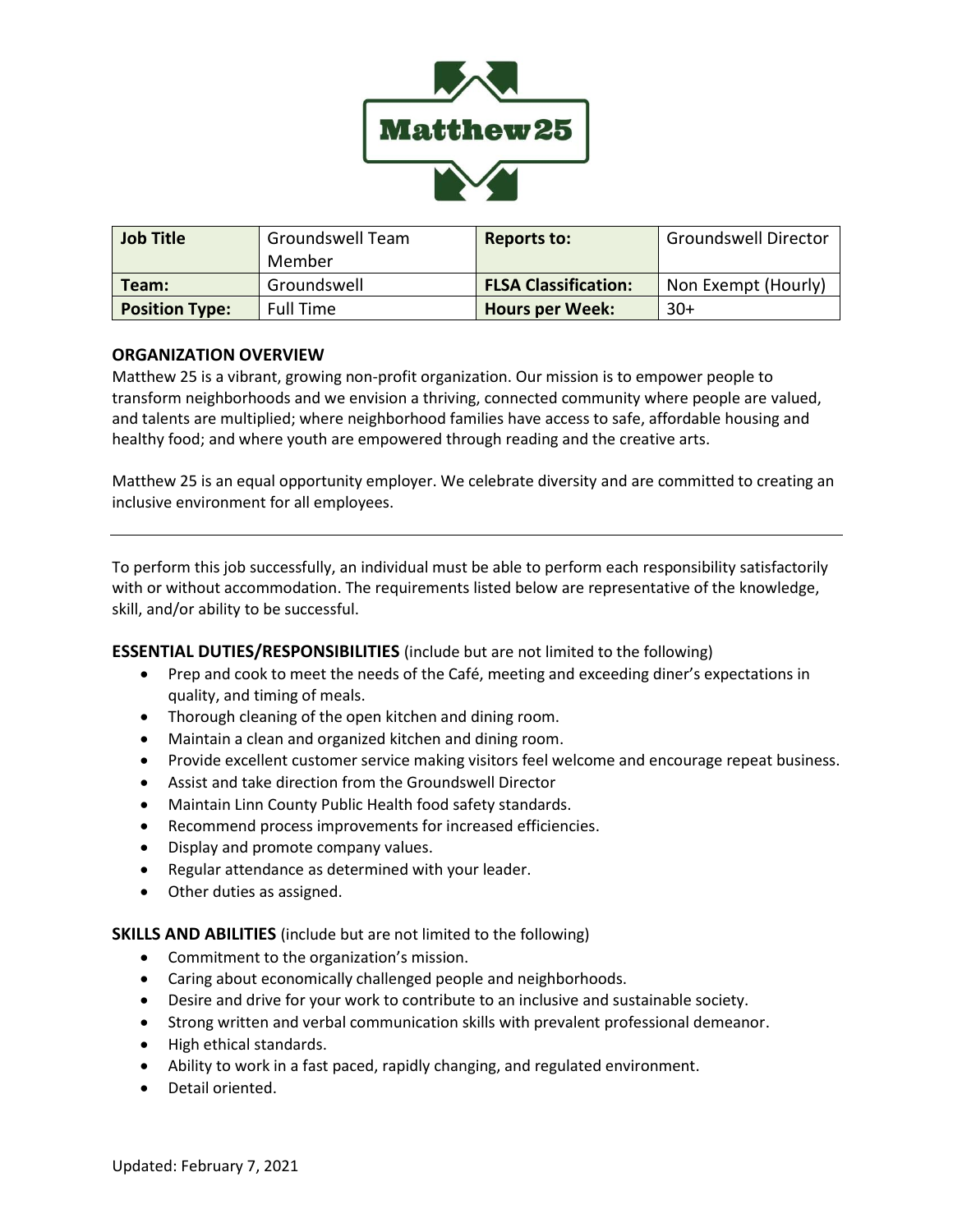

- Ability to identify problems when they arise and resolve and/or notify appropriate personnel for support.
- Team player.
- Mathematical aptitude.
- Strong understanding of weights and measures

**EDUCATION AND/OR EXPERIENCE** (include but are not limited to the following)

- Education in culinary arts and/or previous experience in a relatable field preferred
- Food preparation experience preferred.

## **PHYSICAL REQUIREMENTS/ WORKING ENVIRONMENT**

Work environment characteristics described here are representative of those that must be met by an employee to successfully perform the essential functions of this job. Reasonable accommodations may be made to enable individuals with disabilities to perform the essential functions.

- Sit an average of less than 1 hour per day
- Stand an average of 3-4 hours per day
- Walk an average of 6-7 hours per day
- Required Movements:
	- $\circ$  Bend/Stoop Occasionally (1-4 times per hour)
	- $\circ$  Reach above shoulder level Occasionally (1-4 times per hour)
	- $\circ$  Pushing Occasionally (1-4 times per hour)
- Weight Carried:
	- $\circ$  Up to 10 lbs Frequently (5-24 times per hour)
	- $\circ$  11-30 lbs Occasionally (1-4 times per hour)
- Weight Lifted:
	- $\circ$  Up to 10 lbs Frequently (5-24 times per hour)
	- $\circ$  11-30 lbs Frequently (5-24 times per hour)
- Hands Used for Repetitive Action:
	- $\circ$  Simple/light grasping (both hands) Occasionally (1-4 times per hour)
	- $\circ$  Firm/strong grasping (both hands) Frequently 5-24 times per hour)
	- $\circ$  Fine dexterity (both hands) Frequently (5-24 times per hour)
- Job requires being around equipment commonly found in a kitchen. Safe practices required.